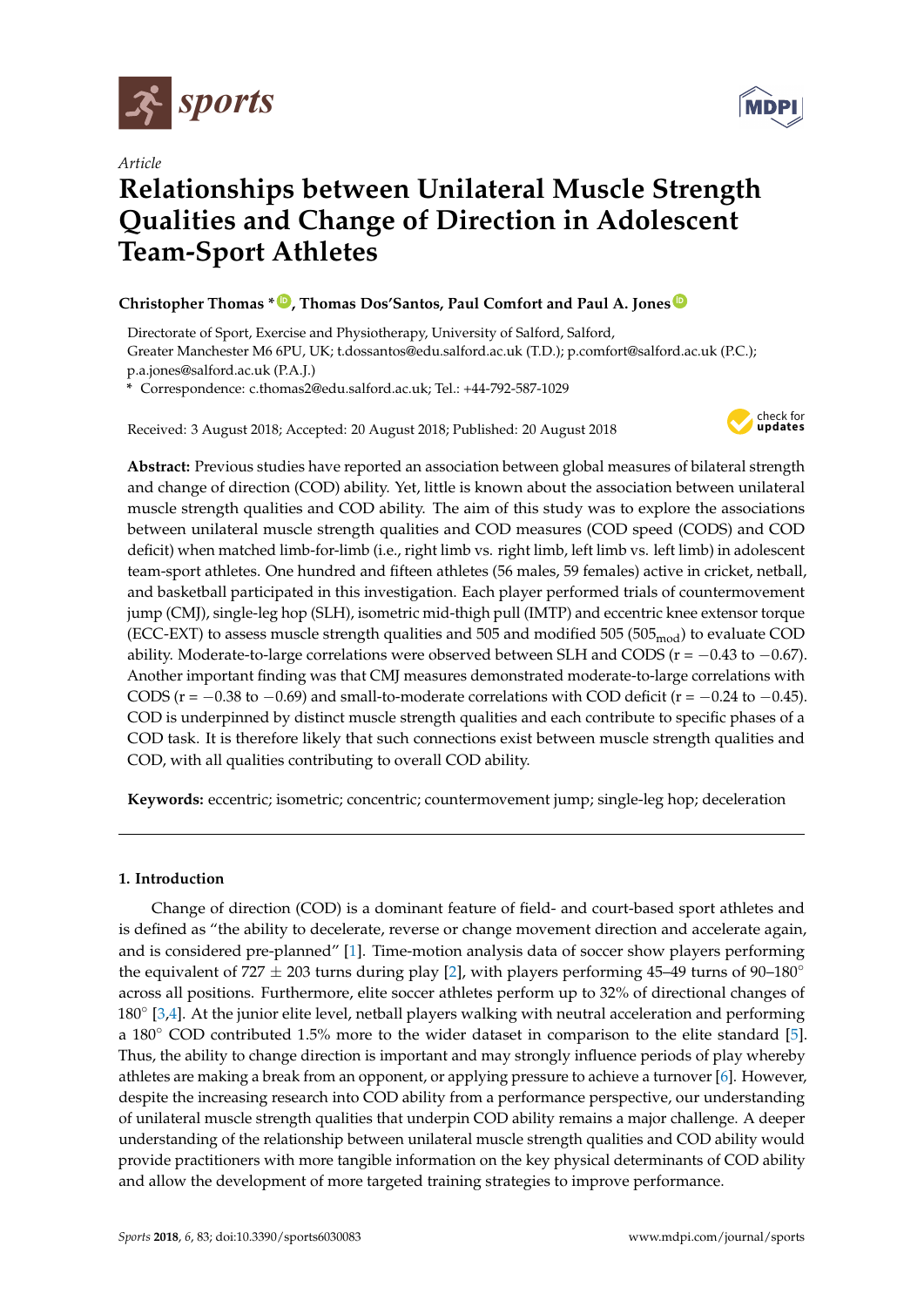Despite change of direction (COD) ability demonstrating strong associations with concentric [\[7](#page-9-6)[,8\]](#page-9-7), eccentric [\[1,](#page-9-0)[7](#page-9-6)[–9\]](#page-9-8), isometric [\[7,](#page-9-6)[8](#page-9-7)[,10\]](#page-9-9), and dynamic strength [\[7,](#page-9-6)[8\]](#page-9-7), power [\[11\]](#page-9-10), and reactive strength [\[12](#page-10-0)[,13\]](#page-10-1), much uncertainty still exists about the relationship between unilateral muscle strength qualities and COD ability. Meylan et al. [\[14\]](#page-10-2) found unilateral countermovement jump (CMJ) height to demonstrate small associations with COD speed (CODS) in males ( $r = -0.25$ ) yet moderate associations in females  $(r = -0.49)$  when turning on the dominant limb, while moderate-to-large associations were found when turning on the non-dominant limb ( $r = -0.41$  and  $-0.52$ , respectively). Castillo-Rodriguez et al. [\[12\]](#page-10-0) found that unilateral CMJ height of the right limb demonstrated moderate associations ( $r = -0.47$ ) with modified 505 (505 $_{\text{mod}}$ ) CODS, while unilateral CMJ height on the left limb demonstrated small associations ( $r = -0.21$ ) with  $505<sub>mod</sub>$  CODS. These findings may suggest CODS of soccer players was associated mainly with CMJ height of the right limb. Yanci et al. [\[15\]](#page-10-3) found unilateral CMJ height to demonstrate moderate associations to 505 CODS on dominant and non-dominant limbs ( $r = -0.38$  and  $-0.45$ , respectively). Similarly, single-leg hop (SLH) has been shown to demonstrate moderate-to-large associations ( $r = -0.37$  to  $-0.54$ ) with 505 CODS [\[16\]](#page-10-4). These results are likely due to the primary application of force throughout the tests being horizontal and lateral [\[17\]](#page-10-5). Therefore, it would seem pertinent that horizontal jump assessment would demonstrate superior associations to those activities that involve horizontal linear motion. For instance, Yanci et al. [\[15\]](#page-10-3) found SLH distance to demonstrate moderate associations to 505 CODS on dominant and non-dominant limbs  $(r = -0.44$  and  $-0.48$ , respectively), which were slightly greater than those observed from vertical jump assessments ( $r = −0.38$  to  $-0.45$ ). Similarly, Meylan et al. [\[14\]](#page-10-2) found moderate-to-large associations between unilateral horizontal jump distance and CODS on the dominant ( $r = -0.47$  to  $-0.49$ ) and non-dominant limbs ( $r = -0.46$  to  $-0.59$ ), respectively.

Given COD ability should be determined by assessing performance of both limbs, its association to muscle strength qualities would be improved by measuring the unilateral muscle strength qualities of both limbs (right and left). There are few studies that have assessed muscle strength qualities using unilateral tests and retained performances of both limbs to determine their association with COD ability (also of both limbs). Therefore, little is known about the relationships between unilateral muscle strength qualities and COD ability, particularly when matched limb-for-limb. With this in mind, the purpose of this investigation was to explore the associations between unilateral muscle strength qualities and COD measures when matched limb-for-limb (i.e., right limb vs. right limb, left limb vs. left limb) in adolescent team-sport athletes.

#### **2. Materials and Methods**

This investigation included 115 male ( $n = 56$ ) and female ( $n = 59$ ) team-sport athletes. The male athletes participated in basketball ( $n = 17$ ; age =  $17.3 \pm 0.6$  years; height = 187.1  $\pm$  9.4 cm; body mass = 81.6 ± 10.5 kg), cricket (*n* = 23; age = 18.7 ± 2.7 years; height = 175.8 ± 6.1 cm; body mass  $= 76.9 \pm 13.3$  kg) and soccer (*n* = 16; age = 20.1  $\pm$  0.6 years; height = 179.1  $\pm$  5.2 cm; body mass =  $76.0 \pm 8.6$  kg), whereas the female athletes participated in netball ( $n = 21$ ; age = 18.1  $\pm$  1.1 years; height  $= 174.0 \pm 6.1$  cm; body mass  $= 66.7 \pm 5.1$  kg), cricket ( $n = 23$ ; age  $= 17.6 \pm 1.6$  years; height  $= 165.2 \pm 1.6$ 9.2 cm; body mass =  $61.5 \pm 11.1$  kg) and soccer ( $n = 15$ ; age =  $20.6 \pm 0.6$  years; height =  $168.0 \pm 7.2$  cm; body mass =  $56.2 \pm 6.3$  kg). Each athlete was in the preseason phase of training during his or her participation in this investigation. All subjects read and signed a written informed consent form before participation, with consent from the parent or guardian of all players under the age of 18. Approval for the investigation was provided by the University of Salford Ethics committee (ethics approval code: HSCR14/129).

A cross sectional observational design was conducted to investigate the relationships between strength (eccentric and isometric) and power (vertical and horizontal jump) measures and CODS (505 and 505 $_{\text{mod}}$  CODS and 505 and 505 $_{\text{mod}}$  COD deficit). Maximal isokinetic and isometric strength were selected as both have previously demonstrated strong associations to COD in various populations [\[1,](#page-9-0)[18\]](#page-10-6), while vertical and horizontal jumps were selected as these are commonly used to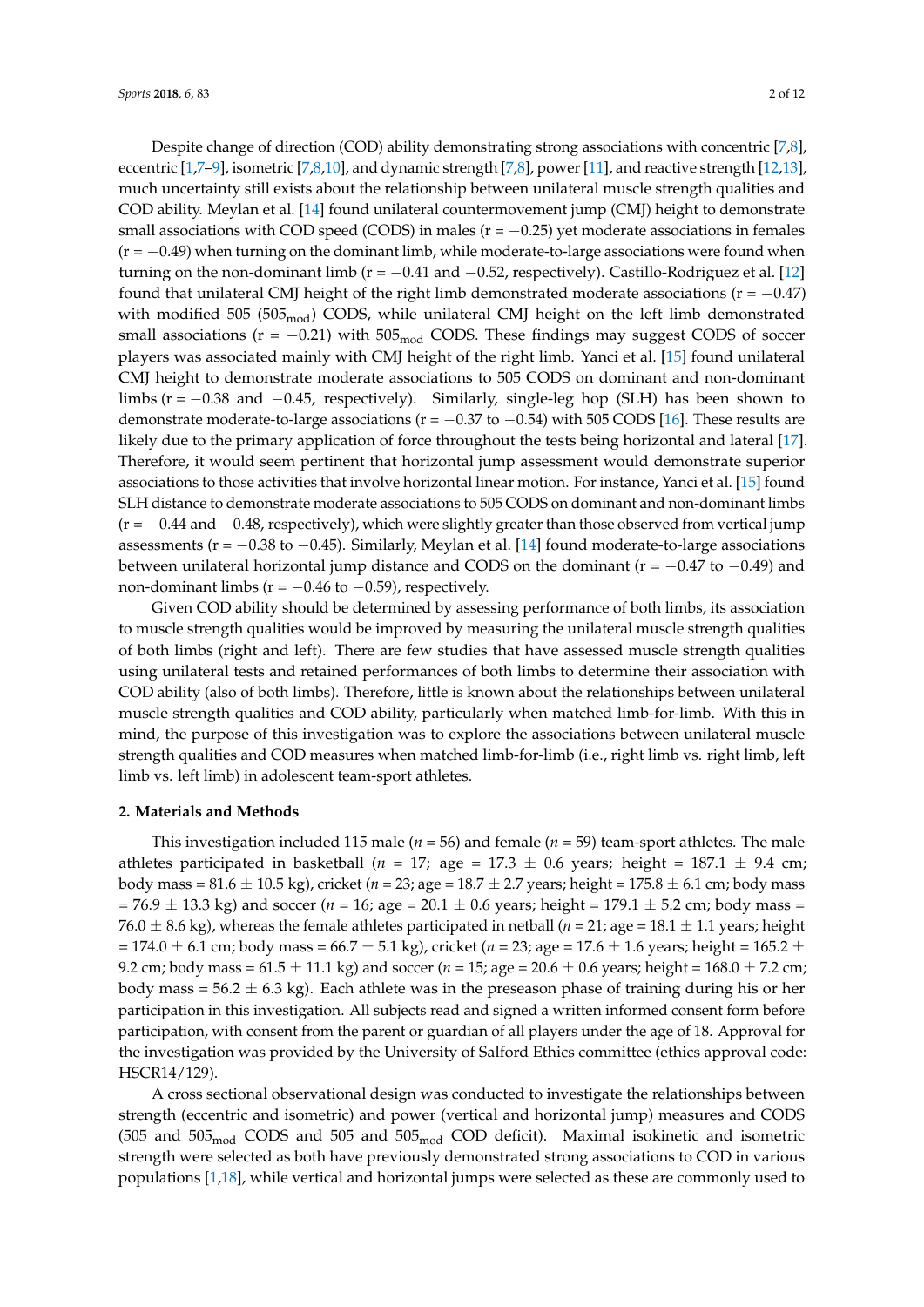assess jump performance [\[16,](#page-10-4)[19](#page-10-7)[–21\]](#page-10-8), and are also largely associated with CODS. Furthermore, 505 and 505<sub>mod</sub> tests were selected as they are commonly used to assess COD ability (CODS and COD deficit) [\[7,](#page-9-6)[19\]](#page-10-7).

Unilateral CMJ were performed with one foot on the force platform, and the other limb unsupported and flexed 90° at the knee. Subjects performed CMJs with the hands on the hips, and countermovement depth was self-selected by the subjects to maximize CMJ height and ecological validity with the instruction to "jump as high and as fast as possible". Each subject performed three warm-up trials on each limb, separated by one minute of rest. Thereafter, subjects performed three maximum effort trials on each limb, with one minute of rest between trials. Countermovement jump data were collected using a portable force platform sampling at 1000 Hz (Kistler Instrument Corporation, Winterthur, Switzerland, Model 9286AA, SN 1209740). The force platform was interfaced with a laptop to allow for direct measurement of force-time characteristics, and then analysed using Bioware software (Version 5.11, Kistler Instrument Corporation, Winterthur, Switzerland) and applied to a customised Microsoft Excel spreadsheet (version 2016, Microsoft Corp., Redmond, WA, USA). Prior to the onset of the countermovement, subjects remained stationary on the force platform for two seconds to enable an accurate measurement of body weight. Vertical ground reaction force data were then averaged across the first second, and the onset of the countermovement was determined 30 ms prior to the instant this value was reduced by 5 standard deviation (SD) [\[22\]](#page-10-9). Countermovement jump time to take-off (CMJ-TTT) was calculated from the force-time record as the length of time between the onset of the countermovement and the point of take-off. Jump height (CMJ height) was calculated based on the vertical displacement of the centre of mass based on the laws of constant acceleration. Reactive strength index-modified (CMJ-RSImod) was calculated by dividing CMJ height by CMJ-TTT. The mean performance from each of the 3 trials was used for further analysis.

The SLH was used as a measure of unilateral horizontal jump performance. A 6 m long, 15 cm wide line was marked on the floor, along the middle of which was a standard tape measure, perpendicular to the starting line. The test began with subjects placing the toes on the back of the start line, before balancing on the limb to be tested, with the hands on the hips. Subjects were instructed to use a countermovement, and no restrictions were placed on body angles attained during the preparatory phase, with the instruction to hop as far forward as possible, taking off from one limb, before landing on the same limb. Subjects had to "stick" the landing for two seconds, with no movement of the foot or hands touching the ground, for the trial to be counted. If the subject did not do this, the trial was discarded, and another was attempted. The distance was measured to the nearest 0.01 m using a standard tape measure, perpendicular from the front of the start line to the posterior aspect of the back heel at the landing. Subjects performed a minimum of three warm-up trials on each limb [\[23\]](#page-10-10), followed by three hops for maximal horizontal distance. The order of limb was randomised and counterbalanced between subjects. The mean hop distance for the three trials was used for further analysis.

Isometric strength was assessed during unilateral stance isometric mid-thigh pull (IMTP) testing, using a portable force platform sampling at 600 Hz (400 Series Performance Force Plate; Fitness Technology, Adelaide, Australia). The force platform was interfaced with computer software (BMS) that allows for direct measurement of force-time characteristics and then analysed using the BMS software (Version 1, Fitness Technology, Adelaide, Australia) and data were filtered using a fourth-order Butterworth filter (Fitness Technology, Adelaide, Australia) with a 16 Hz cut-off frequency. Subjects obtained self-selected knee and hip angles (knee =  $130-150^\circ$ ; hip =  $140-160^\circ$ ) with one foot in the centre of the force platform, with the other limb unsupported and flexed 90◦ at the knee. For this test, an immovable, collarless steel bar was positioned at approximately mid-thigh, just below the crease of the hip, using a portable IMTP rig (Fitness Technology, Adelaide, Australia). The bar height could be adjusted (3 cm increments) at various heights above the force platform to accommodate different sized subjects. Once the bar height was established, the subjects stood with feet hip to shoulder-width apart, and their hands were strapped to the bar in accordance with previously established methods [\[24\]](#page-10-11).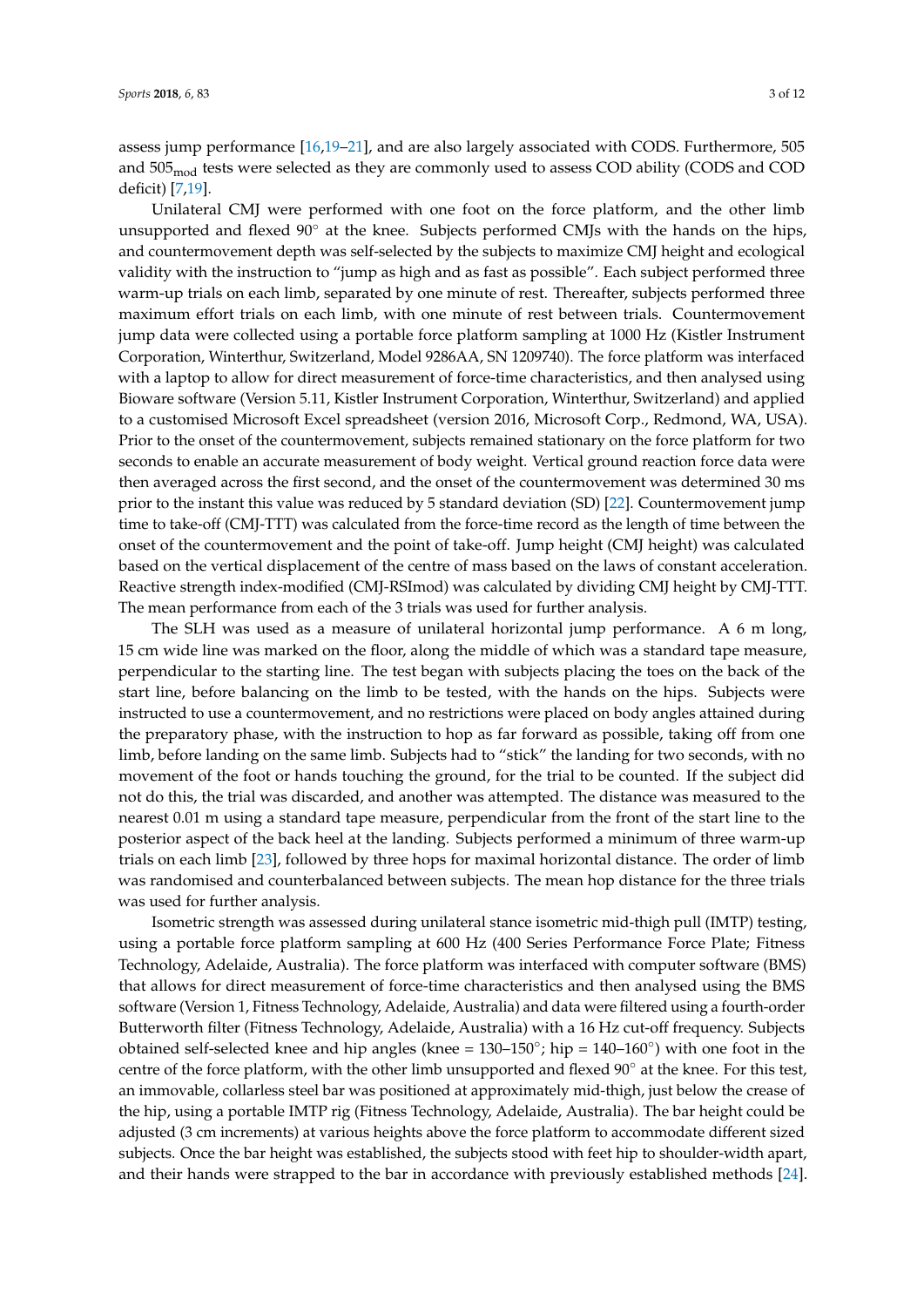Each athlete was provided two warm-up pulls, one at 50% and one at 75% of the subjects perceived maximum effort, separated by one minute of rest. Once body position was stabilized (verified by watching the subject and force trace), the subject was given a countdown of "3, 2, 1, Pull". Minimal pretension was allowed to ensure that there was no slack in the subject's body before initiation of the pull [\[25\]](#page-10-12). Subjects were instructed to maintain balance, pull against the bar with maximal effort as quickly as possible, and push their single foot into the force platform. Subjects performed a total of six unilateral maximum effort trials (3 with left and right limbs each), in a randomized order, interspersed with two minutes of recovery between trials. Any trials whereby subjects lost balance were excluded, and further trials were performed after a further 2-min rest period. Prior to the onset of the pull, subjects remained stationary on the force platform for two seconds to enable an accurate measurement of body weight. The onset of movement (defined at time point 0 ms) was the point when force exceeded 40 N from body weight [\[26\]](#page-10-13). The maximum force recorded from the force-time curve during the 5-s IMTP trial was reported as the IMTP peak force (IMTP-PF) and was presented as a value relative to body mass (N·kg<sup>-1</sup>). The mean performance from each of the 3 trials for each limb was

used for further analysis.

Eccentric knee extensor muscle torque (ECC-EXT) was assessed at  $60^{\circ} \cdot s^{-1}$  using a Kin Com (Chattanooga Group, Hixson, TN, USA) isokinetic dynamometer, as described in previous research [\[27\]](#page-10-14). The dynamometer was calibrated according to manufacturers' standardised procedures prior to data collection. Before measuring each limb, the motor axis of the dynamometer was visually aligned with the axis of the knee joint (midway between the lateral condyles of the femur and tibia). The cuff of the dynamometer lever arm was attached to the ankle, 5 cm proximal to the malleoli, and the moment arm recorded for gravity correction purposes. The athlete was seated and stabilised by straps so that only the knee to be tested was moving with a single degree of freedom. The back of the seat was adjusted so that the hip angle was 90°. Peak torque was obtained from four maximal repetitions in each mode throughout an arc of 90 $\degree$  (full knee extension =  $0\degree$ ). The resistance provided by the weight of the lower-limb was recorded at 30◦ knee extension for gravity correction purposes [\[28\]](#page-10-15), by adding the gravity correction factor: (weight of limb)  $\times$  (moment arm)  $\times$  (cosine (angle of flexion)). The highest peak torque of the four repetitions in each mode was used for further analysis and was presented as a value relative to body mass ( $Nm·kg^{-1}$ ). Data were exported in ASCII format into Microsoft Excel (version 2016, Microsoft Corp., Redmond, WA, USA) for further analysis.

Change of direction speed was assessed utilising 505, followed by  $505<sub>mod</sub>$  tests on a third-generation artificial rubber crumb surface (Mondo, SportsFlex, 10 mm; Mondo America Inc., Mondo, Summit, NJ, USA) using "Brower photocell timing Gates" (model number BRO001; Brower, Draper, UT, USA). Subjects started 0.5 m behind the photocell gates, to prevent any early triggering of the initial start gate, from a two-point staggered start. For the 505, subjects were instructed to sprint to a line marked 15 m from the start line, placing either left or right foot on the line, depending on the trial, turn 180 $\degree$  and sprint back 5 m through the finish. For 505 $_{mod}$  testing, subjects were instructed to sprint to a line marked 5 m from the start line, placing either left or right foot on the line, depending on the trial, turn 180◦ and sprint back 5 m through the finish. During both tests, if the subject changed direction before hitting the turning line, or turned off the incorrect foot, the trial was disregarded, and the subject completed another trial after the rest period. For both tests, subjects performed 3 trials on each limb, in a randomized order, with a 2-min rest between trials. The mean performance from each of the 3 trials, for both 505 and  $505<sub>mod</sub>$  was used for further analysis.

The COD deficit for both limbs was calculated as the difference between mean 505 or  $505<sub>mod</sub>$  time and mean 10-m sprint time [\[29\]](#page-10-16). Sprint testing was performed on the same surface as the COD trials with timing gates placed at 0-, 5-, 10-, and 20-m. Subjects performed three trials and the mean 10 m sprint time of was used for further analysis. Subsequently, the mean COD deficit from each of the 3 trials for both 505 and  $505<sub>mod</sub>$  was used for further analysis.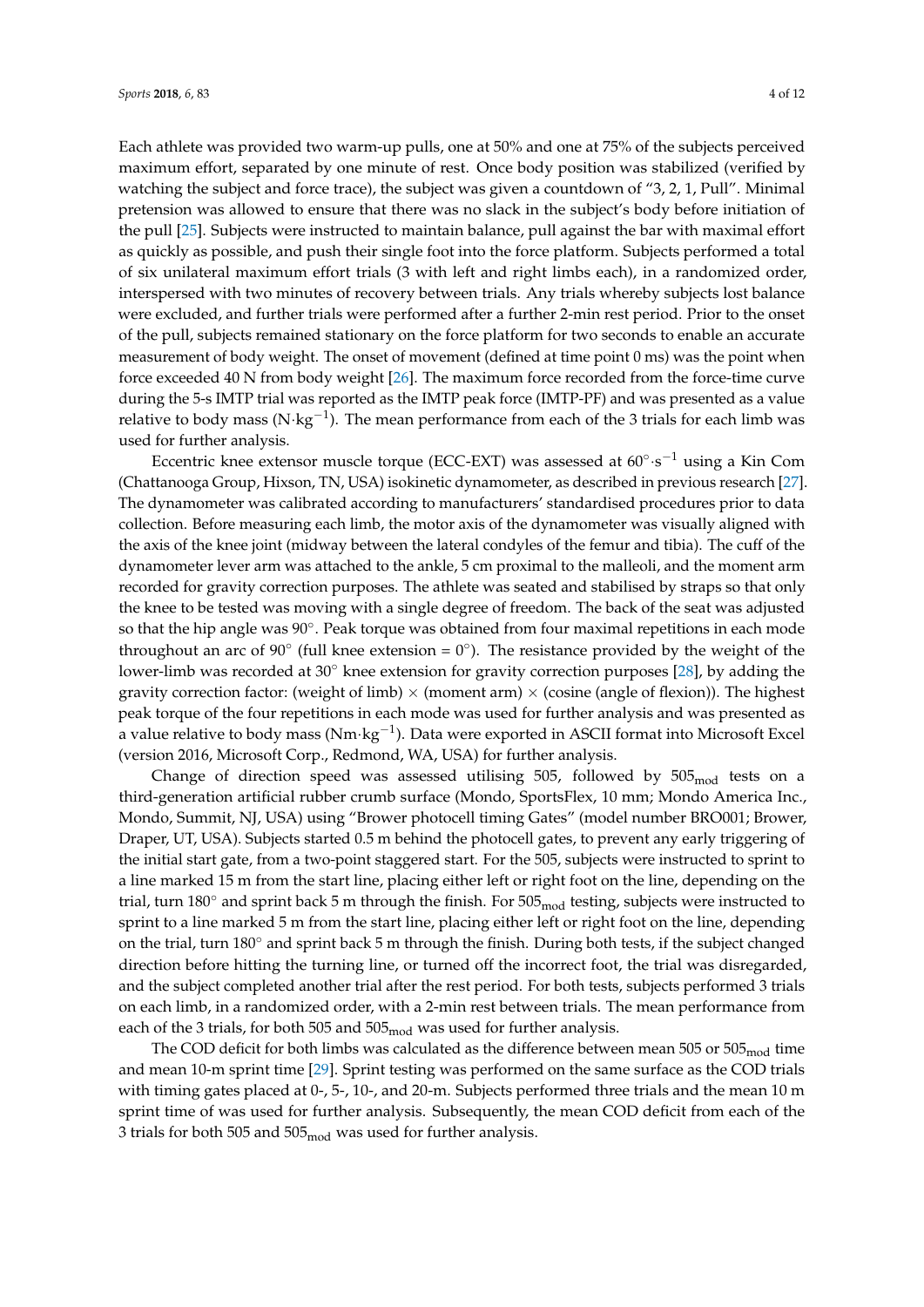#### **3. Statistical Analysis**

Data are presented as mean  $\pm$  SD. Normality of data was assessed by Shapiro-Wilk statistic. Pearson's product moment correlation or nonparametric equivalent Spearman's rho (*ρ*) were performed to explore relationships among muscle strength quality to COD ability (CODS and COD deficit) based on pooled, male and female data. Furthermore, all performance measures were categorised as the following: Right limb, left limb, and both limbs averaged. Correlations were evaluated as follows: Small (0.1), moderate (0.3), and large (0.5) [\[30\]](#page-10-17). To avoid Type 1 error, a Holm-Bonferroni sequential adjustment was applied as multiple separate comparisons were completed [\[31\]](#page-10-18). All statistical analyses were completed using SPSS version 23 (IBM, New York, NY, USA), and statistical significance was set at  $p \le 0.05$ .

#### **4. Results**

Descriptive data for unilateral muscle strength qualities and COD ability are presented in Table [1.](#page-4-0) Correlation coefficients between unilateral muscle strength qualities and COD ability are presented in Tables [2–](#page-5-0)[4.](#page-6-0) Correlation coefficients between unilateral muscle strength qualities and COD ability by sport are presented in Tables S1–S3.

<span id="page-4-0"></span>**Table 1.** Descriptive data for strength, power and COD measures across right, left, and both limbs averaged.

| Variable                      | Pooled<br>Male   |                  | Female           |  |
|-------------------------------|------------------|------------------|------------------|--|
|                               | Mean $\pm$ SD    | Mean $\pm$ SD    | Mean $\pm$ SD    |  |
| Right                         |                  |                  |                  |  |
| CMJ-RSImod $(m \cdot s^{-1})$ | $0.18 \pm 0.09$  | $0.19 \pm 0.05$  | $0.16 \pm 0.12$  |  |
| CMJ height (m)                | $0.13 \pm 0.04$  | $0.15 \pm 0.04$  | $0.11 \pm 0.04$  |  |
| SLH(m)                        | $1.47 \pm 0.24$  | $1.58 \pm 0.24$  | $1.37 \pm 0.18$  |  |
| IMTP-PF $(N \cdot kg^{-1})$   | $27.11 \pm 5.31$ | $28.82 \pm 5.01$ | $25.49 \pm 5.11$ |  |
| ECC-EXT $(Nm \cdot kg^{-1})$  | $3.31 \pm 0.76$  | $3.57 \pm 0.86$  | $3.06 \pm 0.54$  |  |
| 505 CODS (s)                  | $2.47 \pm 0.36$  | $2.41 \pm 0.15$  | $2.60 \pm 0.17$  |  |
| $505mod$ CODS (s)             | $2.77 \pm 0.40$  | $2.70 \pm 0.15$  | $2.93 \pm 0.16$  |  |
| 505 COD Deficit (s)           | $0.53 \pm 0.15$  | $0.52 \pm 0.14$  | $0.54 \pm 0.14$  |  |
| $505mod$ COD Deficit (s)      | $0.83 \pm 0.16$  | $0.81 \pm 0.13$  | $0.87 \pm 0.14$  |  |
| Left                          |                  |                  |                  |  |
| CMJ-RSImod $(m \cdot s^{-1})$ | $0.17 \pm 0.07$  | $0.20 \pm 0.06$  | $0.15 \pm 0.08$  |  |
| CMJ height (m)                | $0.13 \pm 0.04$  | $0.15 \pm 0.04$  | $0.11 \pm 0.03$  |  |
| SLH(m)                        | $1.48 \pm 0.23$  | $1.59 \pm 0.23$  | $1.37 \pm 0.18$  |  |
| IMTP-PF $(N \cdot kg^{-1})$   | $26.85 \pm 5.14$ | $28.37 \pm 4.85$ | $25.40 \pm 5.03$ |  |
| ECC-EXT $(Nm \cdot kg^{-1})$  | $3.17 \pm 0.82$  | $3.54 \pm 0.82$  | $2.81 \pm 0.66$  |  |
| 505 CODS (s)                  | $2.49 \pm 0.35$  | $2.46 \pm 0.14$  | $2.61 \pm 0.15$  |  |
| $505mod$ CODS (s)             | $2.78 \pm 0.40$  | $2.72 \pm 0.16$  | $2.92 \pm 0.16$  |  |
| 505 COD Deficit (s)           | $0.56 \pm 0.12$  | $0.57 \pm 0.12$  | $0.57 \pm 0.10$  |  |
| $505mod$ COD Deficit (s)      | $0.84 \pm 0.16$  | $0.84 \pm 0.13$  | $0.87 \pm 0.13$  |  |
| Average                       |                  |                  |                  |  |
| CMJ-RSImod $(m \cdot s^{-1})$ | $0.17 \pm 0.08$  | $0.20 \pm 0.05$  | $0.16 \pm 0.10$  |  |
| CMJ height (m)                | $0.13 \pm 0.04$  | $0.15 \pm 0.04$  | $0.11 \pm 0.04$  |  |
| SLH(m)                        | $1.47 \pm 0.23$  | $1.58 \pm 0.22$  | $1.37 \pm 0.18$  |  |
| IMTP-PF $(N \cdot kg^{-1})$   | $26.98 \pm 5.16$ | $28.60 \pm 4.84$ | $25.44 \pm 5.02$ |  |
| ECC-EXT $(Nm \cdot kg^{-1})$  | $3.24 \pm 0.73$  | $3.56 \pm 0.79$  | $2.94 \pm 0.52$  |  |
| 505 CODS (s)                  | $2.52 \pm 0.17$  | $2.43 \pm 0.13$  | $2.60 \pm 0.15$  |  |
| $505mod$ CODS (s)             | $2.82 \pm 0.18$  | $2.71 \pm 0.15$  | $2.92 \pm 0.15$  |  |
| 505 COD Deficit (s)           | $0.55 \pm 0.11$  | $0.55 \pm 0.12$  | $0.56 \pm 0.11$  |  |
| $505mod$ COD Deficit (s)      | $0.84 \pm 0.13$  | $0.82 \pm 0.12$  | $0.87 \pm 0.12$  |  |

Notes: CMJ = countermovement jump; RSImod = reactive strength index-modified; SLH = single-leg hop; IMTP-PF = isometric mid-thigh pull peak force; ECC-EXT = eccentric extensor;  $505_{mod}$  = modified  $505$ ; CODS = change of direction speed; COD deficit = change of direction deficit.

- *4.1. Relationships between Muscle Strength Qualities and COD Ability on the Right Limb*
- Significant moderate-to-large correlations were revealed between CMJ-RSImod ( $r = -0.39$  to −0.50; *p* < 0.001) and CMJ height (r = −0.38 to −0.60; *p* < 0.001) and CODS (Table [2\)](#page-5-0).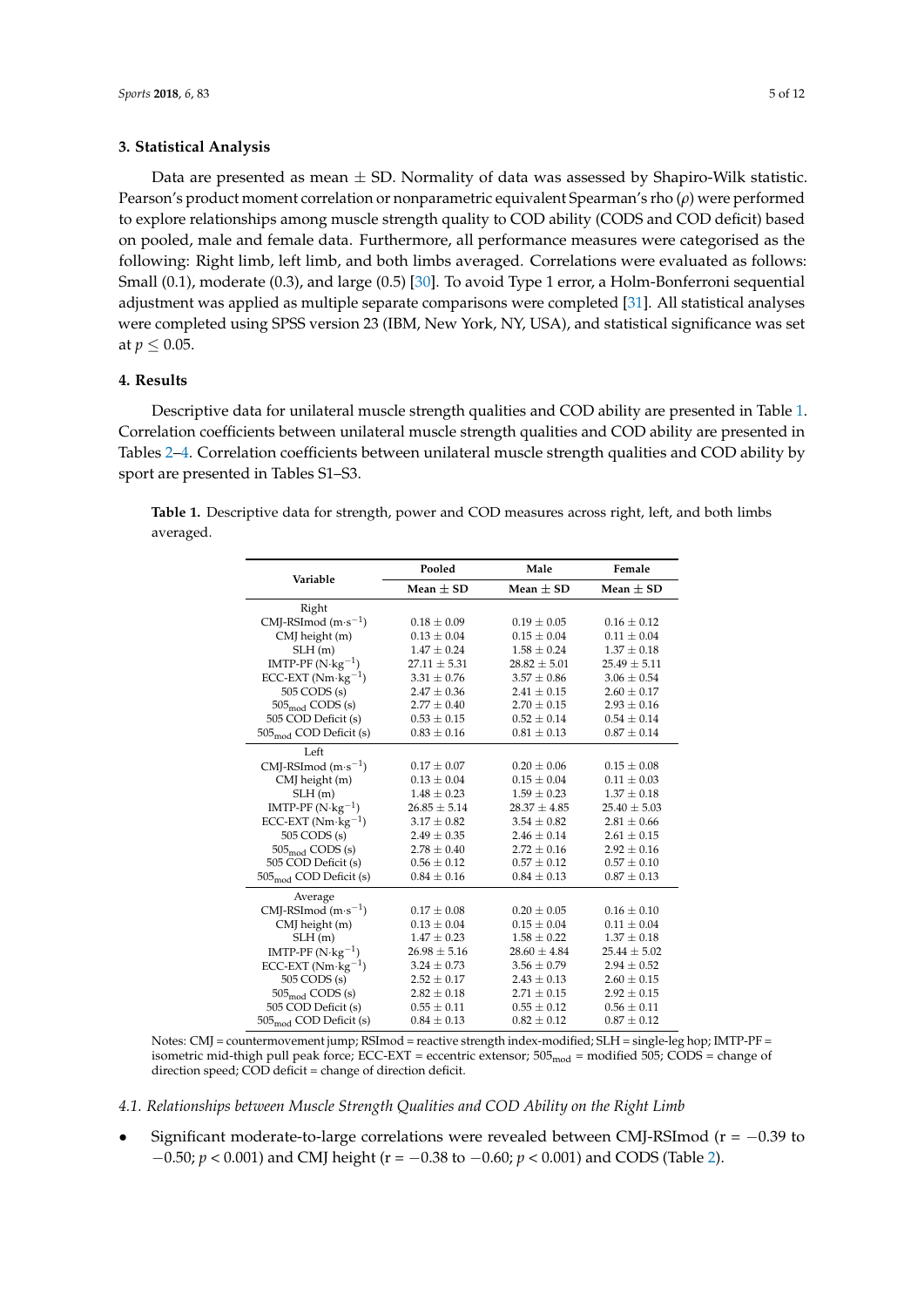- Significant moderate-to-large correlations were observed between SLH and CODS ( $r = -0.48$  to −0.64; *p* < 0.001). In addition, significant moderate-to-large correlations were revealed between IMTP-PF and CODS (r = −0.39 to −0.51; *p* < 0.001).
- Also, small-to-moderate correlations were found between CMJ-RSImod ( $R = -0.24$  to  $-0.39$ ; *p* < 0.05), CMJ height (r = −0.30; *p* < 0.05), SLH (r = −0.27 to −0.34; *p* < 0.05), and IMTP-PF (r = −0.39 to −0.40; *p* < 0.05) and COD deficit.
- *4.2. Relationships between Muscle Strength Qualities and COD Ability on the Left Limb*
- Significant moderate-to-large correlations were revealed between CMJ-RSImod ( $r = -0.42$  to −0.57; *p* < 0.05) and CMJ height (r = −0.42 to −0.69; *p* < 0.05) and CODS (Table [3\)](#page-6-1).
- Significant moderate-to-large correlations were observed between SLH and CODS ( $r = -0.43$  to −0.65; *p* < 0.05). In addition, significant moderate-to-large correlations were revealed between IMTP-PF and CODS (r = −0.40 to −0.57; *p* < 0.001). Significant moderate correlations were found between ECC-EXT and CODS (r = −0.38 to −0.44; *p* < 0.05).
- Also, small-to-moderate correlations were found between CMJ-RSImod ( $r = -0.30$  to  $-0.45$ ; *p* < 0.05), CMJ height (r = −0.30 to −0.45; *p* < 0.05), SLH (r = −0.31; *p* < 0.05), and IMTP-PF (r = −0.26 to −0.44; *p* < 0.05) and COD deficit.
- *4.3. Relationships between Muscle Strength Qualities and COD Ability Average across Both Limbs*
- Significant moderate-to-large correlations were revealed between CMJ-RSImod ( $r = -0.40$  to −0.57; *p* < 0.05) and CMJ height (r = −0.43 to −0.67; *p* < 0.05) and CODS (Table [4\)](#page-6-0).
- Significant moderate-to-large correlations were observed between SLH and CODS ( $r = -0.51$  to −0.67; *p* < 0.001). In addition, significant moderate-to-large correlations were revealed between IMTP-PF and CODS (r = −0.43 to −0.57; *p* < 0.001). Significant moderate correlations were found between ECC-EXT and CODS (r = −0.39 to −0.49; *p* < 0.05).
- Also, small-to-moderate correlations were found between CMJ-RSImod ( $r = -0.31$  to  $-0.44$ ; *p* < 0.05), CMJ height (r = −0.34; *p* < 0.001), SLH (r = −0.33; *p* < 0.001), and IMTP-PF (r = −0.34 to −0.40; *p* < 0.05) and COD deficit.

<span id="page-5-0"></span>**Table 2.** Correlation coefficients between muscle strength qualities and COD measures on the right limb.

| Variable             | <b>CODS</b> |               | <b>COD Deficit</b> |                        |
|----------------------|-------------|---------------|--------------------|------------------------|
|                      | 505 R       | $505_{mod}$ R | 505 R              | $505$ <sub>mod</sub> R |
| Pooled $(n = 115)$   |             |               |                    |                        |
| CMJ-RSImod           | $-0.45**$   | $-0.50**$     | $-0.24*$           | $-0.34**$              |
| CMJ height           | $-0.53**$   | $-0.60**$     | $-0.18$            | $-0.30*$               |
| <b>SLH</b>           | $-0.62**$   | $-0.64$ **    | $-0.27*$           | $-0.32*$               |
| <b>IMTP-PF</b>       | $-0.39**$   | $-0.44$ **    | $-0.20$            | $-0.40**$              |
| ECC-EXT              | $-0.30*$    | $-0.45**$     | $-0.09$            | $-0.20$                |
| Males ( $n = 56$ )   |             |               |                    |                        |
| CMJ-RSImod           | $-0.28$     | $-0.32$       | $-0.06$            | $-0.22$                |
| CMJ height           | $-0.26$     | $-0.38$       | $-0.06$            | $-0.27$                |
| <b>SLH</b>           | $-0.48**$   | $-0.53**$     | $-0.15$            | $-0.23$                |
| <b>IMTP-PF</b>       | $-0.47**$   | $-0.51**$     | $-0.30$            | $-0.39*$               |
| <b>ECC-EXT</b>       | $-0.22$     | $-0.34*$      | $-0.10$            | $-0.26$                |
| Females ( $n = 59$ ) |             |               |                    |                        |
| CMJ-RSImod           | $-0.39*$    | $-0.39*$      | $-0.39*$           | $-0.35*$               |
| CMJ height           | $-0.44*$    | $-0.38*$      | $-0.23$            | $-0.13$                |
| <b>SLH</b>           | $-0.56**$   | $-0.48**$     | $-0.34*$           | $-0.22$                |
| <b>IMTP-PF</b>       | $-0.01$     | $-0.03$       | $-0.08$            | $-0.27$                |
| <b>ECC-EXT</b>       | $-0.19$     | $-0.31$       | $-0.09$            | $-0.05$                |

Notes: CMJ = countermovement jump; RSImod = reactive strength index-modified; SLH = single-leg hop; IMTP-PF = isometric mid-thigh pull peak force; ECC-EXT = eccentric extensor;  $505_{mod}$  = modified  $505$ ; CODS = change of direction speed; COD deficit = change of direction deficit; R = right. \* Correlation significant at  $p \le 0.05$ ; \*\* Correlation significant at  $p \leq 0.001$ .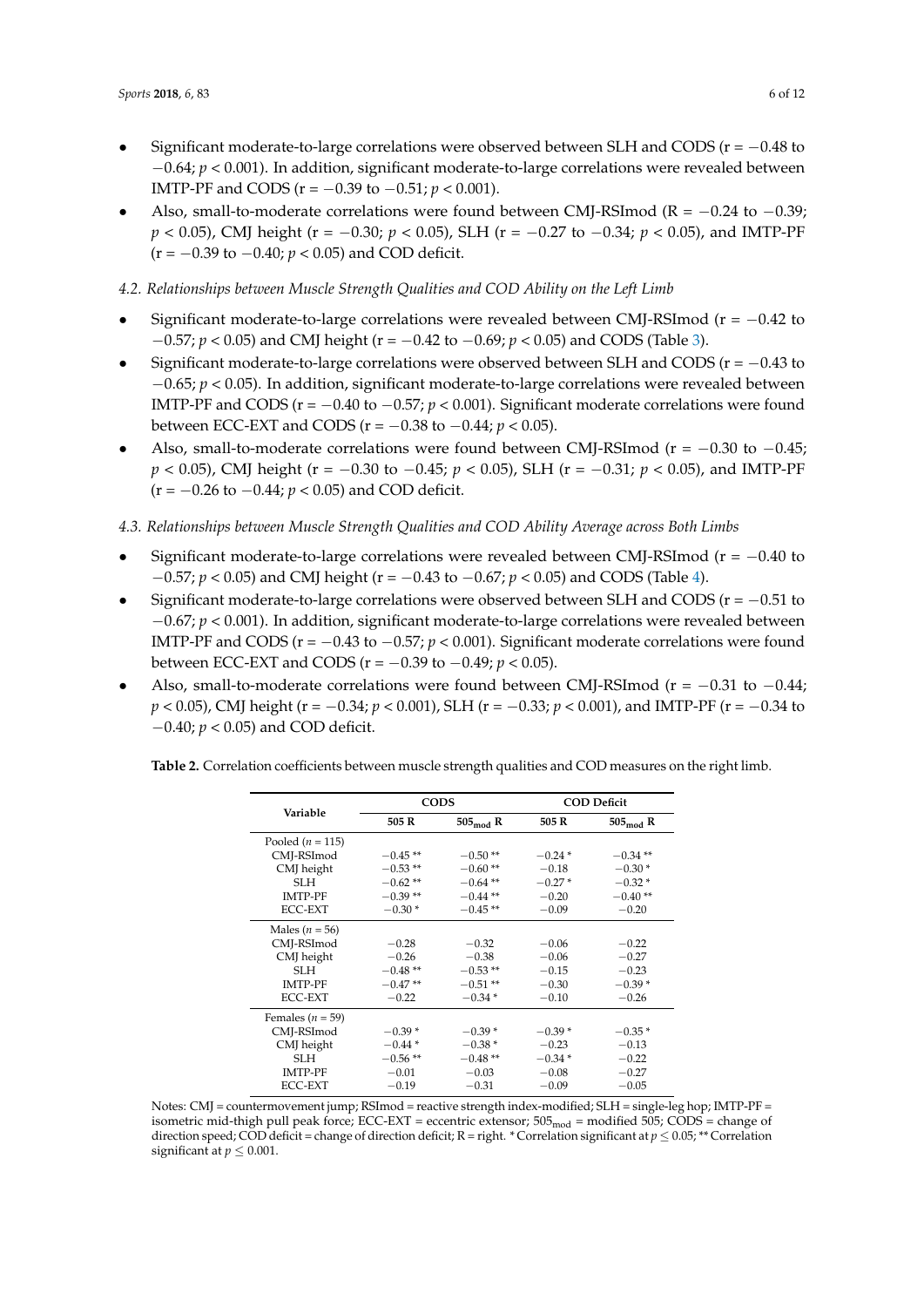| Variable             |            | <b>CODS</b>   |           | <b>COD Deficit</b> |  |
|----------------------|------------|---------------|-----------|--------------------|--|
|                      | 505 L      | $505_{mod}$ L | 505 L     | $505_{mod}$ L      |  |
| Pooled ( $n = 115$ ) |            |               |           |                    |  |
| CMJ-RSImod           | $-0.57**$  | $-0.57**$     | $-0.30*$  | $-0.36**$          |  |
| CMJ height           | $-0.69**$  | $-0.65**$     | $-0.30*$  | $-0.34$ **         |  |
| <b>SLH</b>           | $-0.61**$  | $-0.65**$     | $-0.15$   | $-0.31*$           |  |
| <b>IMTP-PF</b>       | $-0.43**$  | $-0.40**$     | $-0.22$   | $-0.26*$           |  |
| <b>ECC-EXT</b>       | $-0.43**$  | $-0.44$ **    | 0.05      | $-0.15$            |  |
| Males ( $n = 56$ )   |            |               |           |                    |  |
| CMJ-RSImod           | $-0.39$    | $-0.37$       | $-0.33$   | $-0.26$            |  |
| CMJ height           | $-0.54$ ** | $-0.42*$      | $-0.45**$ | $-0.34$            |  |
| SLH                  | $-0.55**$  | $-0.59**$     | $-0.19$   | $-0.30$            |  |
| <b>IMTP-PF</b>       | $-0.57**$  | $-0.36$       | $-0.44*$  | $-0.23$            |  |
| <b>ECC-EXT</b>       | $-0.38*$   | $-0.39*$      | $-0.23$   | $-0.27$            |  |
| Females ( $n = 59$ ) |            |               |           |                    |  |
| CMJ-RSImod           | $-0.42*$   | $-0.44$ **    | $-0.30$   | $-0.45**$          |  |
| CMJ height           | $-0.57**$  | $-0.51**$     | $-0.19$   | $-0.31$            |  |
| SLH.                 | $-0.43*$   | $-0.49**$     | $-0.14$   | $-0.28$            |  |
| <b>IMTP-PF</b>       | $-0.07$    | $-0.12$       | 0.01      | $-0.14$            |  |
| <b>ECC-EXT</b>       | $-0.13$    | $-0.11$       | 0.07      | 0.01               |  |

<span id="page-6-1"></span>**Table 3.** Correlation coefficients between muscle strength qualities and COD measures on the left limb.

Notes: CMJ = countermovement jump; RSImod = reactive strength index-modified; SLH = single-leg hop; IMTP-PF = isometric mid-thigh pull peak force; ECC-EXT = eccentric extensor;  $505<sub>mod</sub>$  = modified  $505$ ; CODS = change of direction speed; COD deficit = change of direction deficit; L = left. \* Correlation significant at  $p \le 0.05$ ; \*\* Correlation significant at  $p \leq 0.001$ .

<span id="page-6-0"></span>**Table 4.** Correlation coefficients between muscle strength qualities and COD measures average across both limbs.

| Variable             | <b>CODS</b> |                    | <b>COD Deficit</b> |                    |
|----------------------|-------------|--------------------|--------------------|--------------------|
|                      | 505         | 505 <sub>mod</sub> | 505                | 505 <sub>mod</sub> |
| Pooled ( $n = 115$ ) |             |                    |                    |                    |
| CMJ-RSImod           | $-0.56**$   | $-0.57**$          | $-0.31*$           | $-0.38**$          |
| CMJ height           | $-0.67**$   | $-0.67**$          | $-0.24$            | $-0.34**$          |
| SLH.                 | $-0.65**$   | $-0.67**$          | $-0.21$            | $-0.33**$          |
| <b>IMTP-PF</b>       | $-0.43**$   | $-0.44$ **         | $-0.23$            | $-0.34**$          |
| <b>ECC-EXT</b>       | $-0.40**$   | $-0.49**$          | $-0.06$            | $-0.20$            |
| Males ( $n = 56$ )   |             |                    |                    |                    |
| CMJ-RSImod           | $-0.40*$    | $-0.40*$           | $-0.19$            | $-0.26$            |
| CMJ height           | $-0.43*$    | $-0.43*$           | $-0.22$            | $-0.31$            |
| SLH                  | $-0.57**$   | $-0.62**$          | $-0.18$            | $-0.30$            |
| <b>IMTP-PF</b>       | $-0.57**$   | $-0.48**$          | $-0.40*$           | $-0.36*$           |
| <b>ECC-EXT</b>       | $-0.39*$    | $-0.42*$           | $-0.16$            | $-0.22$            |
| Females ( $n = 59$ ) |             |                    |                    |                    |
| CMJ-RSImod           | $-0.45**$   | $-0.42*$           | $-0.44*$           | $-0.42*$           |
| CMJ height           | $-0.60**$   | $-0.49**$          | $-0.25$            | $-0.23$            |
| SLH                  | $-0.55$ **  | $-0.51**$          | $-0.32$            | $-0.27$            |
| <b>IMTP-PF</b>       | $-0.06$     | $-0.08$            | $-0.01$            | $-0.21$            |
| <b>ECC-EXT</b>       | $-0.18$     | $-0.23$            | $-0.03$            | $-0.04$            |

Notes: CMJ = countermovement jump; RSImod = reactive strength index-modified; SLH = single-leg hop; IMTP-PF  $=$  isometric mid-thigh pull peak force; ECC-EXT  $=$  eccentric extensor; 505 $_{\text{mod}}$   $=$  modified 505; CODS  $=$  change of direction speed; COD deficit = change of direction deficit. \* Correlation significant at *p* ≤ 0.05; \*\* Correlation significant at  $p \leq 0.001$ .

#### **5. Discussion**

The purpose of this investigation was to explore the associations between unilateral muscle strength qualities and COD measures when matched limb-for-limb (i.e., right limb vs. right limb, left limb vs. left limb) in adolescent team-sport athletes. The current investigation found that SLH was largely associated with COD ability, irrespective of limb or sub-group. Another important finding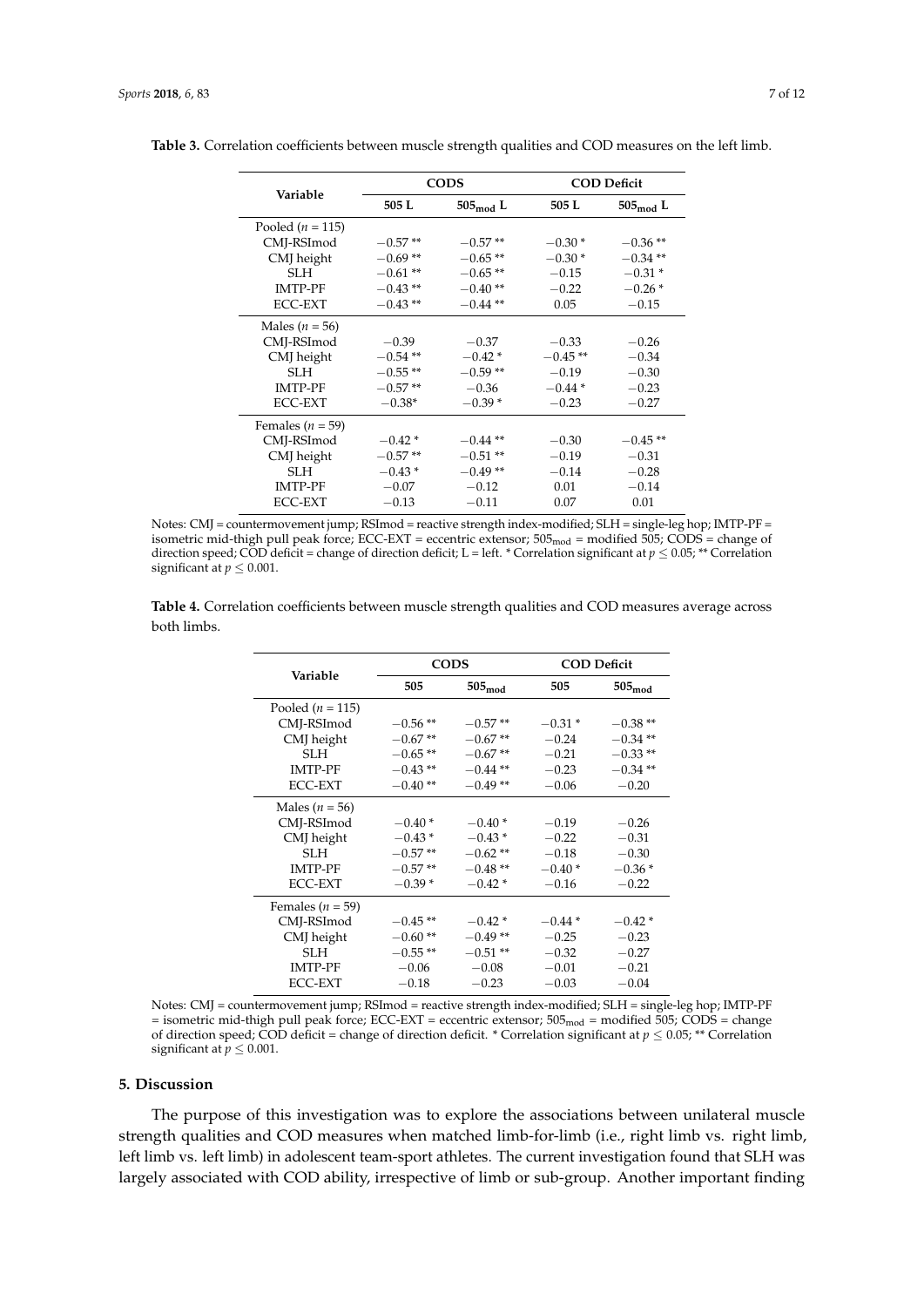was that jump performances (CMJ-RSImod and CMJ height) were largely associated with CODS, while measures of lower-limb strength (IMTP-PF and ECC-EXT) were associated with CODS for pooled data and male players. Also, it appears CMJ-RSImod to associate with COD deficit. The present findings suggest that a linear relationship does not always exist when examining associations between muscle strength qualities and COD measures on the same limb. These findings may help us to understand the bilateral nature of COD, specifically the role of preparatory steps prior to directional changes in 180◦ COD tasks.

Recent studies have used CMJ-RSImod as a measure of jump performance in various athletic populations [\[21,](#page-10-8)[32,](#page-10-19)[33\]](#page-11-0). However, to the author's knowledge no investigation is yet to investigate its association with COD ability. In this investigation, CMJ-RSImod demonstrated significant moderate to large correlations with CODS. These results seem to be consistent with previous research [\[1](#page-9-0)[,12](#page-10-0)[,34\]](#page-11-1) which found CMJ variables to relate to COD ability. It seems possible that the current results are due to CMJ-RSImod being an indicator of lower-body jump performance, supporting previous research which found measures of reactive strength to associate with COD ability [\[12\]](#page-10-0). Another important finding was that CMJ-RSImod demonstrated significant correlations with measures of COD deficit in pooled data and female players. The CMJ-RSImod calculates how high an athlete jumps in relation to how quickly the jump was performed, whereas the COD deficit is defined as how quickly an athlete can perform a COD in relation to their linear sprint speed. To exhibit a greater RSImod, an athlete must jump higher or decrease their time to take-off, or both. Similarly, if linear sprint speed remains constant, to improve COD deficit athletes must enter and exit the COD as quickly as possible. To do this, high amounts of force must be produced and maintained in both concentric and eccentric phases during CMJ [\[35,](#page-11-2)[36\]](#page-11-3) and COD [\[9,](#page-9-8)[10,](#page-9-9)[18,](#page-10-6)[37\]](#page-11-4). Therefore, the ability to rapidly generate ECC and CON forces appear vastly important to RSImod and COD. When observing the correlations between CMJ-RSImod and measures of COD deficit, it is interesting to note no correlations were observed in male players. This finding is consistent with that of Lockie et al. [\[38\]](#page-11-5) who found no associations between CMJ height and SLH to COD deficit in male soccer players. Nimphius et al. [\[29\]](#page-10-16) suggest the COD deficit may provide an alternate measure of COD ability by removing the influence that linear speed may have on a COD test such as the 505 and 505<sub>mod</sub>. This may provide some reason as to why there were no significant associations between CMJ-RSImod and the COD deficit, as the influence of stretch-shortening capacities prevalent in the CMJ may not be present in the COD deficit in male athletes. These findings may help us to understand the determinants of both global and isolated measures of COD ability for both males and females, and how other factors such as technique may influence these relationships.

The results of this investigation indicate CMJ height to significantly relate to CODS. These results seem to be consistent with other research which found CMJ height to relate to COD in various populations [\[1](#page-9-0)[,7](#page-9-6)[,12,](#page-10-0)[34](#page-11-1)[,39,](#page-11-6)[40\]](#page-11-7). These relationships may partly be explained by the fact that CMJ, 505, and 505<sub>mod</sub> are dynamic movements requiring high levels of muscular power and, therefore should be closely related. Also, the correlation between CMJ height and COD ability appeared to be higher in female players, which agrees with previous research [\[39,](#page-11-6)[41,](#page-11-8)[42\]](#page-11-9). Another possible explanation for the association between CMJ height and COD ability is that CODS is highly influenced by linear sprint speed, which has been shown to correlate with CMJ height [\[1,](#page-9-0)[34\]](#page-11-1). Furthermore, previous research demonstrates similar correlations between CMJ height and 180◦ COD tests [\[1](#page-9-0)[,34\]](#page-11-1). It can thus be suggested that CMJ height is a strong determinant of COD ability. Therefore, when strength and power profiling athletes for monitoring and testing, researchers and practitioners are recommended to interpret CMJ height determined from vertical velocity at take-off as a determinant of CODS.

The current investigation found that SLH demonstrated significant moderate to large correlations with CODS. These results seem to be consistent with other research which found SLH to be associated with COD ability [\[14,](#page-10-2)[16\]](#page-10-4). These results may be explained by the fact that the SLH is a measure of horizontal jump performance, which has been previously identified as an underpinning muscle strength quality of COD [\[43\]](#page-11-10). Another possible explanation for this is that the SLH consists of elements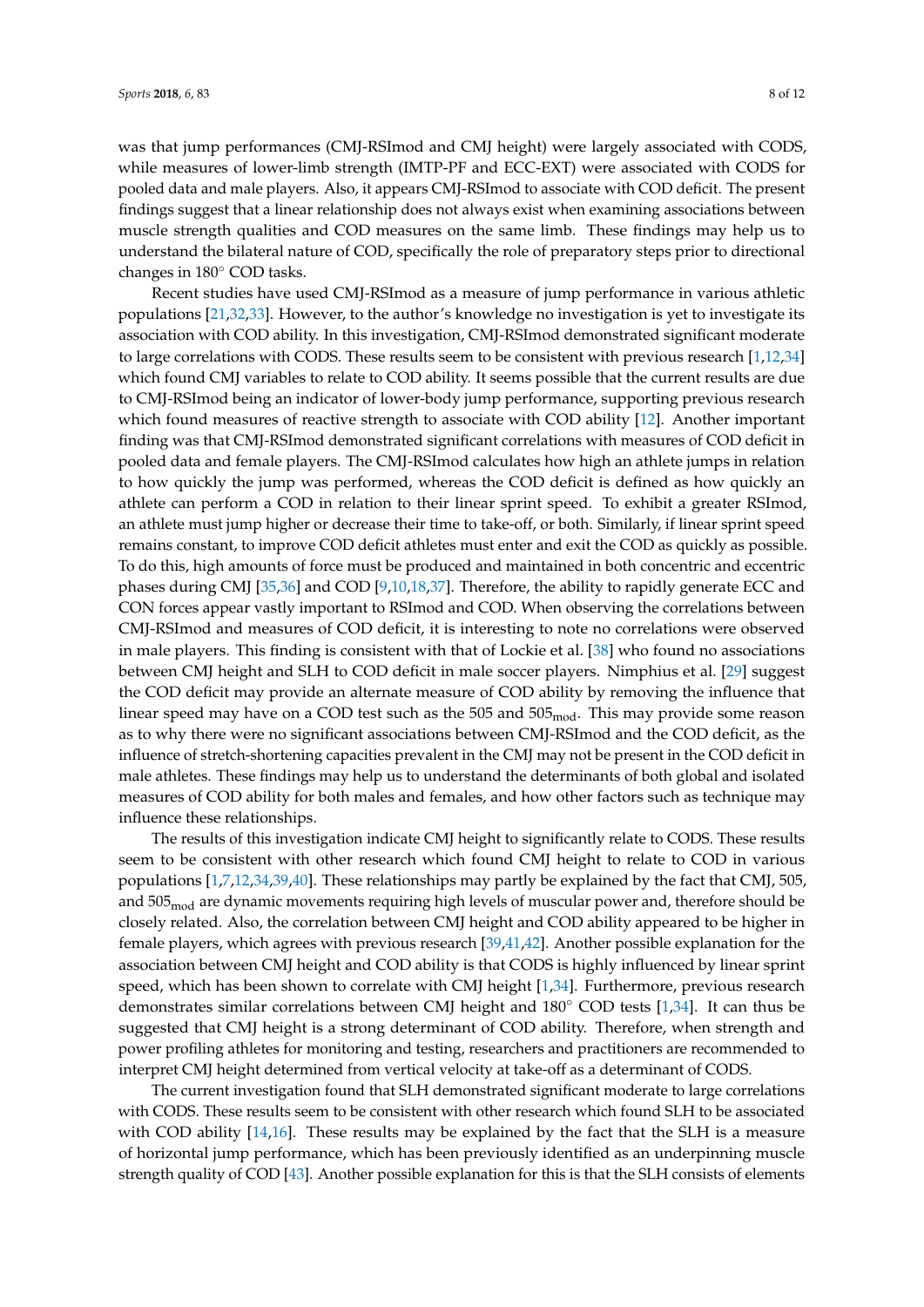of force production for take-off and force acceptance when landing, which closely relates to the entry and braking demands of 180◦ COD ability [\[9,](#page-9-8)[18,](#page-10-6)[37\]](#page-11-4). These factors may also explain the reason why SLH testing a common practice for assessing both performance and injury risk factors in multiple populations [\[44](#page-11-11)[–46\]](#page-11-12). A note of caution is due here since SLH did not seem to show as strong correlations to COD deficit as compared with CODS. It can therefore be assumed that the SLH is closely associated with both 505 and 505 $_{\text{mod}}$  CODS, but its association with the COD deficit remains unclear. Therefore, future studies which take these variables into account, will need to be undertaken.

Prior studies have noted the importance of maximal isometric strength for COD ability [\[7](#page-9-6)[,40,](#page-11-7)[47\]](#page-11-13). In this investigation, IMTP-PF demonstrated significant correlations with CODS in pooled and male data. These results are in line with those of previous research when reporting the importance of maximal isometric strength in male players [\[48](#page-11-14)[,49\]](#page-11-15). This result may be explained by the fact that COD ability is a combination of all three strength abilities (CON, ECC, and isometric) [\[7\]](#page-9-6). Specifically, high levels of isometric strength appear to help maintain the required body position during the plant phase of the COD [\[7](#page-9-6)[,8](#page-9-7)[,10\]](#page-9-9). In contrast to earlier findings [\[7](#page-9-6)[,8](#page-9-7)[,40,](#page-11-7)[41\]](#page-11-8), no evidence of a significant relationship between IMTP-PF and COD ability was detected in female players. It is difficult to explain this result, yet it might be related to differences in sporting backgrounds between the studies or the statistical analyses performed in the current investigation. For example, this investigation performed correlational analyses on unilateral muscle strength qualities and matched COD limb, whereas previous research in female athletes performed analyses based on bilateral stance IMTP and COD testing retained the dominant limb for further analysis [\[7,](#page-9-6)[8\]](#page-9-7). According to these findings, it can thus be suggested that maximal isometric strength does not play an important role in CODS in the current female cohort. Therefore, the present investigation raises the possibility that measures of jump performance (SLH, CMJ-RSImod and CMJ height) are stronger determinants of CODS in female athletes.

The current investigation found ECC-EXT to observe moderate associations with COD ability when tasks were analyzed on the right limb for male and pooled data. Similarly, pooled and male player analyses revealed significant moderate correlations between ECC-EXT with both 505 and 505<sub>mod</sub> CODS for the left limb and when averaged across both limbs. However, ECC-EXT demonstrated no associations to CODS for female players for right and left limb, and when averaged across limbs. Furthermore, ECC-EXT showed no association with measures of COD deficit in any data set, or across limb analyses. Several reports have shown that ECC-EXT is largely associated with COD ability [\[1](#page-9-0)[,9,](#page-9-8)[18\]](#page-10-6). The associations in this investigation were lower compared to those of other studies. A possible explanation for this might be that this investigation matched variables according to limb, while previous research analyzed ECC-EXT of the dominant limb only [\[18\]](#page-10-6). It was expected that ECC-EXT would be associated with 505 and  $505<sub>mod</sub>$  to control knee flexion when GRFs are high during braking. This investigation has been unable to demonstrate any association between ECC-EXT and COD deficit measures. This result may be explained by the fact that COD deficit (the additional time taken to change direction compared to a linear sprint over an equivalent distance [\[29\]](#page-10-16)) is highly influenced by isometric and reactive muscle strength qualities [\[7](#page-9-6)[,8](#page-9-7)[,10\]](#page-9-9). This notion may be supported by findings in the current investigation where isometric strength (IMTP-PF) and jump performances (SLH, CMJ-RSImod and CMJ height) demonstrated stronger associations to measures of COD deficit, as compared with ECC-EXT. It is therefore likely that such connections exist between such muscle strength qualities and COD deficit. It should be noted that correlations can only give insights into associations and not into causes and effects; therefore, the practical implications described previously need to be interpreted with this in mind.

Some limitations exist in the current study. Change of direction movements are multifactorial involving numerous variables to produce a faster performance [\[43\]](#page-11-10). Factors such as technique and muscle activation were not investigated and are limitations, as these factors also influence an athlete's ability to produce a faster CODS. Although this investigation utilized a variety of court and field sport athletes, the results of this investigation are from a homogenous group with similar training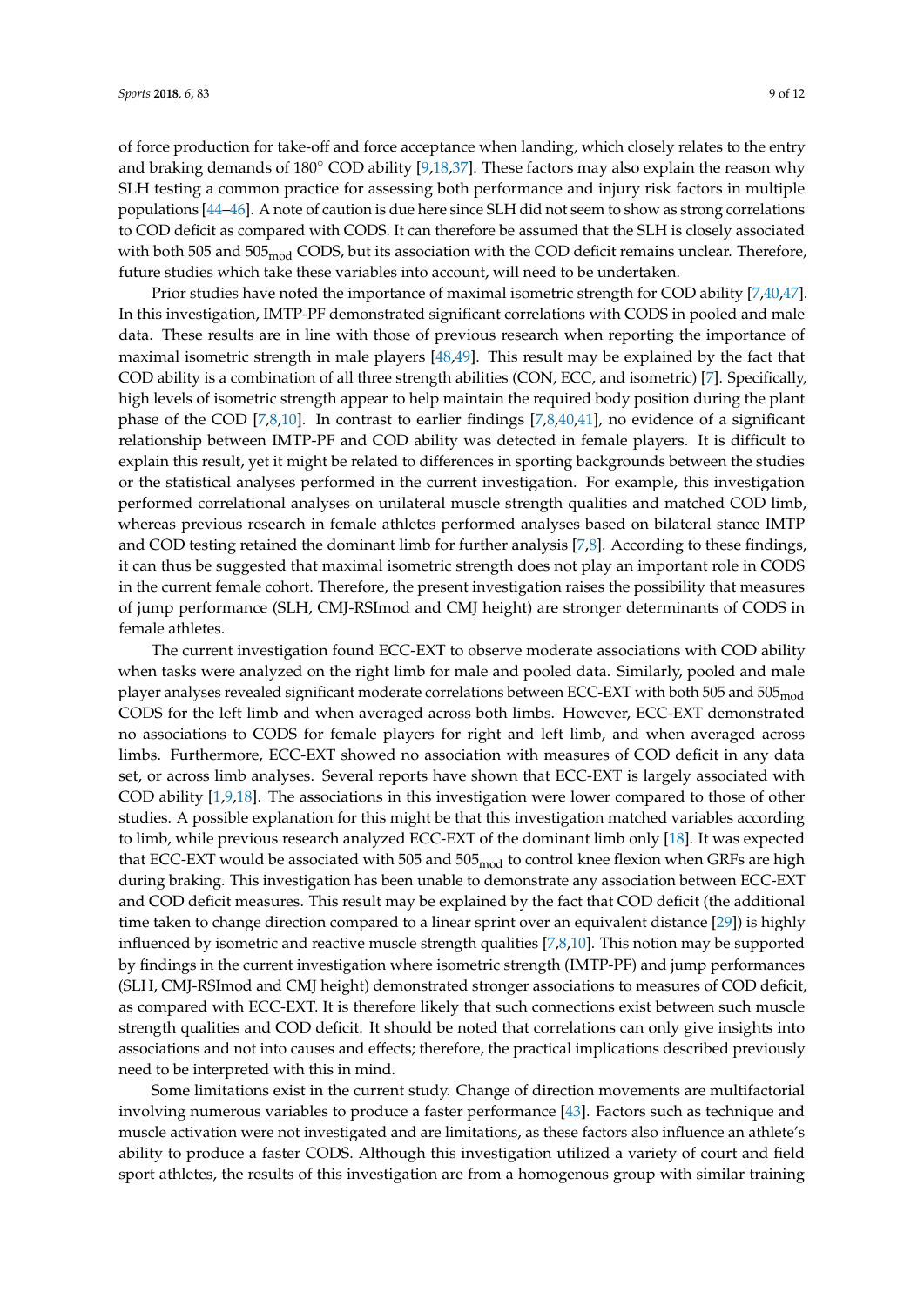backgrounds, playing experience, and current training schedules, making the findings less variable and thereby adding a degree of strength to the analysis.

#### **6. Conclusions**

The purpose of the current investigation was to explore the associations between unilateral muscle strength qualities and COD measures when matched limb-for-limb (i.e., right limb vs. right limb, left limb vs. left limb) in adolescent team-sport athletes. This investigation has shown that associations exist between unilateral muscle strength qualities and measures of COD ability. Coaches and strength and conditioning coaches should ensure that adolescent team-sport athletes develop multi-directional (horizontal and vertical) and unilateral muscle strength qualities, which should result in improvements in COD ability. Unilateral strength should be improved as part of a periodised training programme, ensuring that specific COD training is not neglected. It is acknowledged that future interventions should be undertaken to confirm or reject the causal relationships reported to fully understand the association between unilateral muscle strength qualities and COD ability.

**Supplementary Materials:** The following are available online at [http://www.mdpi.com/2075-4663/6/3/83/s1,](http://www.mdpi.com/2075-4663/6/3/83/s1) Table S1: title, Table S1 Correlation coefficients between muscle strength qualities and COD ability on the right limb. Table S2 Correlation coefficients between muscle strength qualities and COD measures on the left limb. Table S3 Correlation coefficients between muscle strength qualities and COD measures average across both limbs.

**Author Contributions:** C.T. and P.A.J. conceived and designed the experiment; performed the experiment; analyzed the data; and wrote the paper. T.D. and P.C. contributed to designing the experiment, advised on data analysis and were involved in writing the paper.

**Funding:** This research received no external funding.

**Conflicts of Interest:** The authors declare no conflict of interest.

#### **References**

- <span id="page-9-0"></span>1. Jones, P.; Bampouras, T.M.; Marrin, K. An investigation into the physical determinants of change of direction speed. *J. Sports Med. Phys. Fit.* **2009**, *49*, 97–104.
- <span id="page-9-1"></span>2. Bloomfield, J.; Polman, R.; O'Donoghue, P. Turning movements performed during FA Premier League soccer matches. *J. Sports Sci. Med.* **2007**, *6*, 9–10.
- <span id="page-9-2"></span>3. Robinson, G.; O'Donoghue, P.; Wooster, B. Path changes in the movement of English Premier League soccer players. *J. Sports Med. Phys. Fit.* **2011**, *51*, 220–226.
- <span id="page-9-3"></span>4. Ade, J.; Fitzpatrick, J.; Bradley, P.S. High-intensity efforts in elite soccer matches and associated movement patterns, technical skills and tactical actions. Information for position-specific training drills. *J. Sports Sci.* **2016**, *34*, 2205–2214. [\[CrossRef\]](http://dx.doi.org/10.1080/02640414.2016.1217343) [\[PubMed\]](http://www.ncbi.nlm.nih.gov/pubmed/27537056)
- <span id="page-9-4"></span>5. Sweeting, A.J. *Discovering the Movement Sequences of Elite and Junior Elite Netball Athletes*; Victoria University: Footscray, Australia, 2017.
- <span id="page-9-5"></span>6. Young, W.B.; Henry, B.; Dawson, G. Agility and change-of-direction speed are independent skills: Implications for training for agility in invasion sports. *Int. J. Sports Sci. Coach.* **2015**, *10*, 159–169. [\[CrossRef\]](http://dx.doi.org/10.1260/1747-9541.10.1.159)
- <span id="page-9-6"></span>7. Spiteri, T.; Nimphius, S.; Hart, N.H.; Specos, C.; Sheppard, J.M.; Newton, R.U. Contribution of Strength Characteristics to Change of Direction and Agility Performance in Female Basketball Athletes. *J. Strength Cond. Res.* **2014**, *28*, 2415–2423. [\[CrossRef\]](http://dx.doi.org/10.1519/JSC.0000000000000547) [\[PubMed\]](http://www.ncbi.nlm.nih.gov/pubmed/24875426)
- <span id="page-9-7"></span>8. Spiteri, T.; Newton, R.U.; Binetti, M.; Hart, N.H.; Sheppard, J.M.; Nimphius, S. Mechanical Determinants of Faster Change of Direction and Agility Performance in Female Basketball Athletes. *J. Strength Cond. Res.* **2015**, *29*, 2205–2214. [\[CrossRef\]](http://dx.doi.org/10.1519/JSC.0000000000000876) [\[PubMed\]](http://www.ncbi.nlm.nih.gov/pubmed/25734779)
- <span id="page-9-8"></span>9. Graham-Smith, P.; Atkinson, L.; Barlow, R.; Jones, P. *Braking Characteristics and Load Distribution in 180 Degree Turns*; Wyboston Lakes: Bedfordshire, UK, 2009; pp. 6–7.
- <span id="page-9-9"></span>10. Spiteri, T.; Cochrane, J.L.; Hart, N.H.; Haff, G.G.; Nimphius, S. Effect of strength on plant foot kinetics and kinematics during a change of direction task. *Eur. J. Sport Sci.* **2013**, *13*, 646–652. [\[CrossRef\]](http://dx.doi.org/10.1080/17461391.2013.774053) [\[PubMed\]](http://www.ncbi.nlm.nih.gov/pubmed/24251742)
- <span id="page-9-10"></span>11. Conlon, J.; Haff, G.G.; Nimphius, S.; Tran, T.; Newton, R.U. Vertical jump velocity as a determinant of speed and agility performance. *J. Aust. Strength Cond.* **2013**, *21*, 88–90.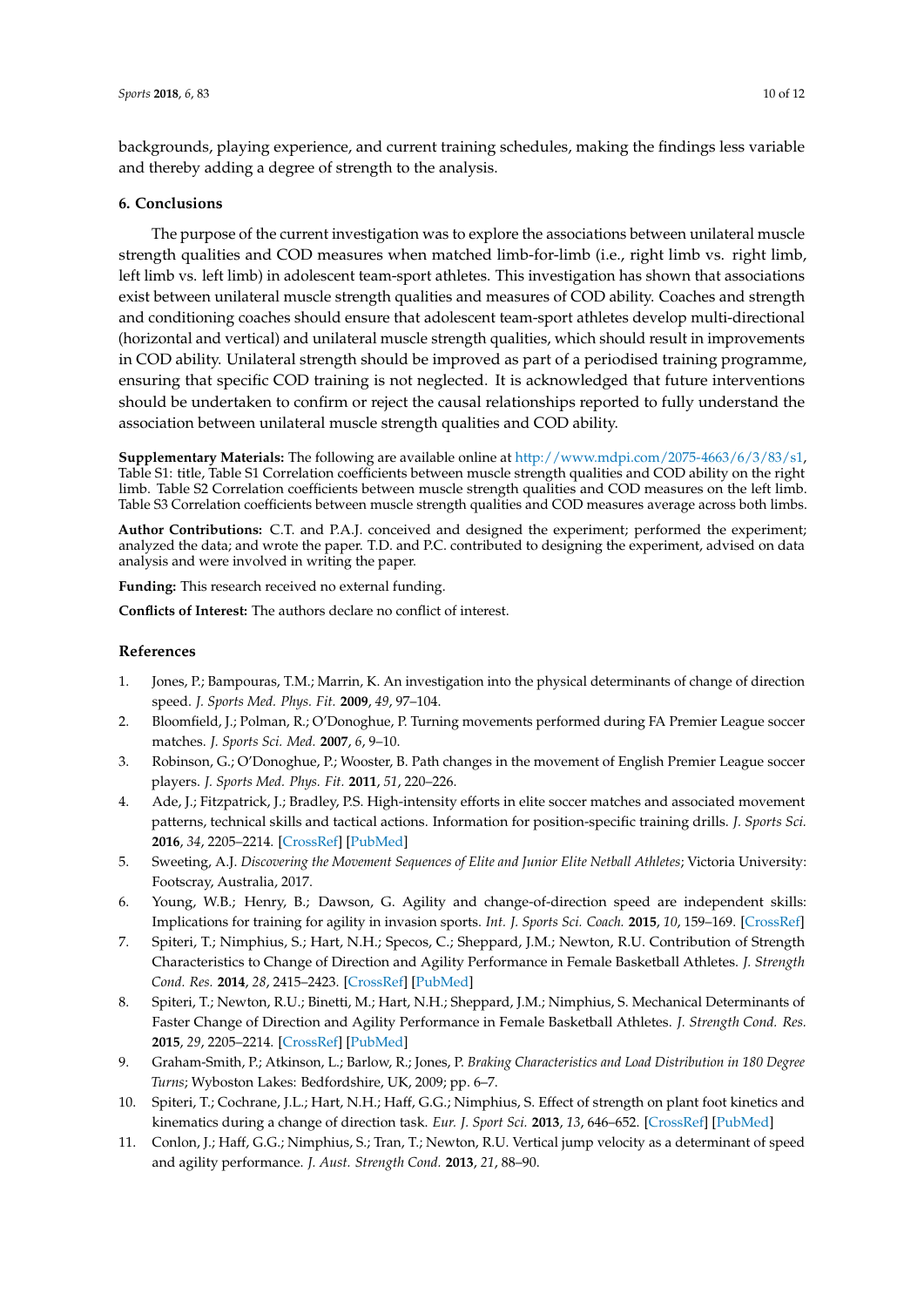- <span id="page-10-0"></span>12. Castillo-Rodríguez, A.; Fernández-García, J.C.; Chinchilla-Minguet, J.L.; Carnero, E.Á. Relationship between muscular strength and sprints with changes of direction. *J. Strength Cond. Res.* **2012**, *26*, 725–732. [\[CrossRef\]](http://dx.doi.org/10.1519/JSC.0b013e31822602db) [\[PubMed\]](http://www.ncbi.nlm.nih.gov/pubmed/22289697)
- <span id="page-10-1"></span>13. Young, W.B.; James, R.; Montgomery, I. Is muscle power related to running speed with changes of direction? *J. Sports Med. Phys. Fit.* **2002**, *42*, 282–288.
- <span id="page-10-2"></span>14. Meylan, C.; McMaster, T.; Cronin, J.; Mohammad, N.I.; Rogers, C. Single-leg lateral, horizontal, and vertical jump assessment: Reliability, interrelationships, and ability to predict sprint and change-of-direction performance. *J. Strength Cond. Res.* **2009**, *23*, 1140–1147. [\[CrossRef\]](http://dx.doi.org/10.1519/JSC.0b013e318190f9c2) [\[PubMed\]](http://www.ncbi.nlm.nih.gov/pubmed/19528866)
- <span id="page-10-3"></span>15. Yanci, J.; Los Arcos, A.; Mendiguchia, J.; Brughelli, M. Relationships between sprinting, agility, one-and two-leg vertical and horizontal jump in soccer players. *Kinesiol. Int. J. Fundam. Appl. Kinesiol.* **2014**, *46*, 194–201.
- <span id="page-10-4"></span>16. Lockie, R.G.; Callaghan, S.J.; Berry, S.P.; Cooke, E.R.A.; Jordan, C.A.; Luczo, T.M.; Jeffriess, M.D. Relationship Between Unilateral Jumping Ability and Asymmetry on Multidirectional Speed in Team-Sport Athletes. *J. Strength Cond. Res.* **2014**, *28*, 3557–3566. [\[CrossRef\]](http://dx.doi.org/10.1519/JSC.0000000000000588) [\[PubMed\]](http://www.ncbi.nlm.nih.gov/pubmed/24942166)
- <span id="page-10-5"></span>17. Brughelli, M.; Cronin, J.; Levin, G.; Chaouachi, A. Understanding change of direction ability in sport: A review of resistance training studies. *Sports Med.* **2008**, *38*, 1045–1063. [\[CrossRef\]](http://dx.doi.org/10.2165/00007256-200838120-00007) [\[PubMed\]](http://www.ncbi.nlm.nih.gov/pubmed/19026020)
- <span id="page-10-6"></span>18. Jones, P.A.; Thomas, C.; Dos'Santos, T.; McMahon, J.J.; Graham-Smith, P. The Role of Eccentric Strength in 180◦ Turns in Female Soccer Players. *Sports* **2017**, *5*, 42. [\[CrossRef\]](http://dx.doi.org/10.3390/sports5020042) [\[PubMed\]](http://www.ncbi.nlm.nih.gov/pubmed/29910402)
- <span id="page-10-7"></span>19. Dos'Santos, T.; Thomas, C.; Jones, P.A.; Comfort, P. Asymmetries in single and triple hop are not detrimental to change of direction speed. *J. Trainol.* **2017**, *6*, 35–41. [\[CrossRef\]](http://dx.doi.org/10.17338/trainology.6.2_35)
- 20. Suchomel, T.J.; Sole, C.J.; Bailey, C.A.; Grazer, J.L.; Beckham, G.K. A comparison of reactive strength index-modified between six US collegiate athletic teams. *J. Strength Cond. Res.* **2015**, *29*, 1310–1316. [\[CrossRef\]](http://dx.doi.org/10.1519/JSC.0000000000000761) [\[PubMed\]](http://www.ncbi.nlm.nih.gov/pubmed/25436634)
- <span id="page-10-8"></span>21. Suchomel, T.J.; Bailey, C.A.; Sole, C.J.; Grazer, J.L.; Beckham, G.K. Using reactive strength index-modified as an explosive performance measurement tool in Division I athletes. *J. Strength Cond. Res.* **2015**, *29*, 899–904. [\[CrossRef\]](http://dx.doi.org/10.1519/JSC.0000000000000743) [\[PubMed\]](http://www.ncbi.nlm.nih.gov/pubmed/25426515)
- <span id="page-10-9"></span>22. Owen, N.J.; Watkins, J.; Kilduff, L.P.; Bevan, H.R.; Bennett, M.A. Development of a criterion method to determine peak mechanical power output in a countermovement jump. *J. Strength Cond. Res.* **2014**, *28*, 1552–1558. [\[CrossRef\]](http://dx.doi.org/10.1519/JSC.0000000000000311) [\[PubMed\]](http://www.ncbi.nlm.nih.gov/pubmed/24276298)
- <span id="page-10-10"></span>23. Munro, A.G.; Herrington, L.C. Between-session reliability of four hop tests and the agility *T*-test. *J. Strength Cond. Res.* **2011**, *25*, 1470–1477. [\[CrossRef\]](http://dx.doi.org/10.1519/JSC.0b013e3181d83335) [\[PubMed\]](http://www.ncbi.nlm.nih.gov/pubmed/21116200)
- <span id="page-10-11"></span>24. Stone, M.H.; Sands, W.A.; Carlock, J.; Callan, S.A.M.; Dickie, D.E.S.; Daigle, K.; Cotton, J.; Smith, S.L.; Hartman, M. The Importance of Isometric Maximum Strength and Peak Rate-of-Force Development in Sprint Cycling. *J. Strength Cond. Res.* **2004**, *18*, 878–884. [\[PubMed\]](http://www.ncbi.nlm.nih.gov/pubmed/15574097)
- <span id="page-10-12"></span>25. Maffiuletti, N.A.; Aagaard, P.; Blazevich, A.J.; Folland, J.; Tillin, N.; Duchateau, J. Rate of force development: Physiological and methodological considerations. *Eur. J. Appl. Physiol.* **2016**, *116*, 1091–1116. [\[CrossRef\]](http://dx.doi.org/10.1007/s00421-016-3346-6) [\[PubMed\]](http://www.ncbi.nlm.nih.gov/pubmed/26941023)
- <span id="page-10-13"></span>26. Dos' Santos, T.; Jones, P.A.; Comfort, P.; Thomas, C. Effect of Different Onset Thresholds on Isometric Midthigh Pull Force-Time Variables. *J. Strength Cond. Res.* **2017**, *31*, 3463–3473. [\[CrossRef\]](http://dx.doi.org/10.1519/JSC.0000000000001765) [\[PubMed\]](http://www.ncbi.nlm.nih.gov/pubmed/28002178)
- <span id="page-10-14"></span>27. Graham-Smith, P.; Jones, P.A.; Comfort, P. Assessment of Knee Flexor and Extensor Muscle Balance. *Int. J. Athl. Ther. Train.* **2013**, *18*, 1–5. [\[CrossRef\]](http://dx.doi.org/10.1123/ijatt.18.5.1)
- <span id="page-10-15"></span>28. Reilly, T. *The Science of Soccer Training: A Scientific Approach to Developing Strength, Speed and Endurance*; Routledge: Abingdon, UK, 2006.
- <span id="page-10-16"></span>29. Nimphius, S.; Callaghan, S.J.; Sptieri, T.; Lockie, R.G. Change of direction deficit: A more isolated measure of change of direction performance than total 505 time. *J. Strength Cond. Res.* **2016**, *30*, 3024–3032. [\[CrossRef\]](http://dx.doi.org/10.1519/JSC.0000000000001421) [\[PubMed\]](http://www.ncbi.nlm.nih.gov/pubmed/26982972)
- <span id="page-10-17"></span>30. Cohen, J. *Statistical Power Analysis for the Behavioral Sciencies*; Lawrence Erlbaum Associates, Incorporated: New York, NY, USA, 1988; ISBN 978-0-8058-0283-2.
- <span id="page-10-18"></span>31. Curtin, F.; Schulz, P. Multiple correlations and Bonferroni's correction. *Biol. Psychiatry* **1998**, *44*, 775–777. [\[CrossRef\]](http://dx.doi.org/10.1016/S0006-3223(98)00043-2)
- <span id="page-10-19"></span>32. Beckham, G.K.; Suchomel, T.J.; Bailey, C.A.; Sole, C.J.; Grazer, J.L. The relationship of the reactive strength index-modified and measures of force development in the isometric mid-thigh pull. In Proceedings of the 32 International Conference of Biomechanics in Sports, Johnson City, TN, USA, 12–16 July 2014; pp. 501–504.